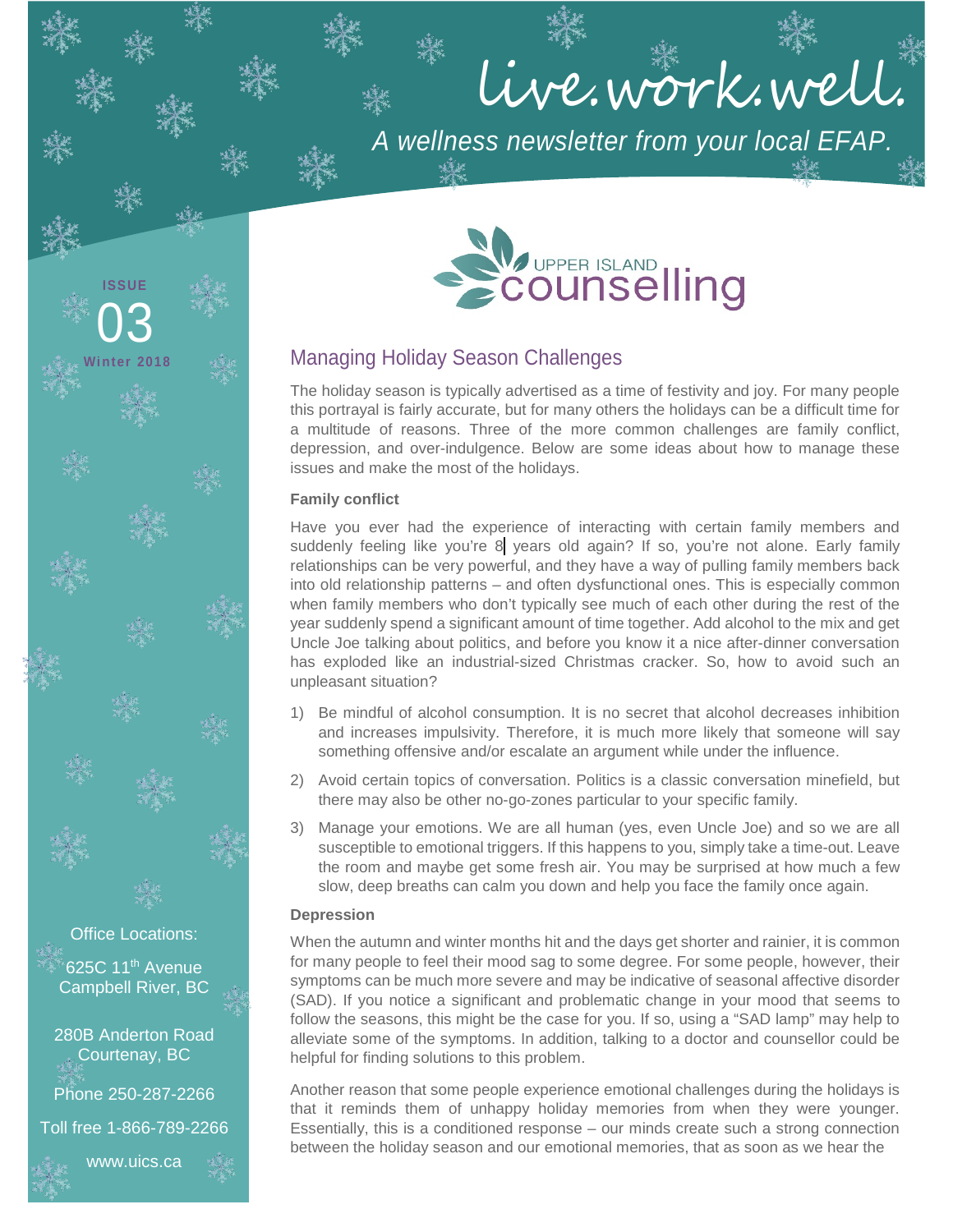

# Did you know…

• there have been **over 103** no shows or late cancellations (less than 24 hours) at Upper Island Counselling so far this year? That averages almost 10 per month!

We understand that schedules change and life happens, but if you are unable to make your appointment for any reason, please call with as much notice as possible as there may be someone else waiting for a spot. If it is after hours, leave a message and we will get it first thing in the morning.

- Upper Island Counselling has three counsellors who, from January through November 2018 combined have had 1,495 counselling sessions!
- there are nearly 4,500 employees who are eligible to use Upper Island Counselling's EFAP services. And that number doesn't include their eligible family members!

# Managing Holiday Season Challenges (cont'd)

first note of "Jingle Bells" we get plunged back into that old emotional state. If this is the case for you, it likely indicates that there are old emotional wounds that have not yet healed. Once again, talking to a counsellor can be very helpful. In addition, journaling about our childhood experiences and how they might be connected to current experiences can also be helpful in freeing us from age-old emotional triggers.

#### **Over-indulgence**

This problem can manifest in a variety of ways, but typically shows up in the areas of eating, drinking, and spending, ranging from mild to extreme. On the mild end of the spectrum this might simply result in a stomach ache, a hang-over, or a little less pocket change left over for your morning latte. Maybe not the end of the world, but still probably not ideal. However, on the extreme end of the spectrum, over-indulgence can result in such problems as sickness, broken relationships and serious financial difficulties. Here are three strategies to help you avoid the negative consequences of over-indulgence:

- 1) Set an intention before you begin. This applies to all three of the common pit-falls. Setting an intention can help us stay within reasonable boundaries. For instance, set yourself a one-plate limit before the big dinner, a two-drink limit before the party, and a strict dollar amount before shopping.
- 2) Think of the consequences. Over-indulgence typically stems from impulsivity. We're in the moment, we can anticipate the rush of instant gratification, and we don't think much beyond that. However, it is possible to imagine into the future and anticipate the likely fall-out. Doing so can help us stay on track.
- 3) Ask for help. If you struggle with over-indulgence in a mild way, talk to a trusted friend or family member about it – ideally one who can be with you when you're put to the test. Tell them your intentions and preferences regarding eating, drinking and/or spending. Simply telling someone else can help us feel more accountable for our actions. If your struggle shows up in a more extreme way, seeking formal help is highly recommended. Speaking to a counsellor can be of great benefit, and there are also a variety of support groups that can help with many different compulsive behaviours.

Regardless of what challenges you may commonly experience during the holiday season, it is possible to change these patterns and approach the holidays with a whole new mind-set. Who knows, you might even start looking forward to dinner with Uncle Joe!

By Graham Walker, MA, RCC

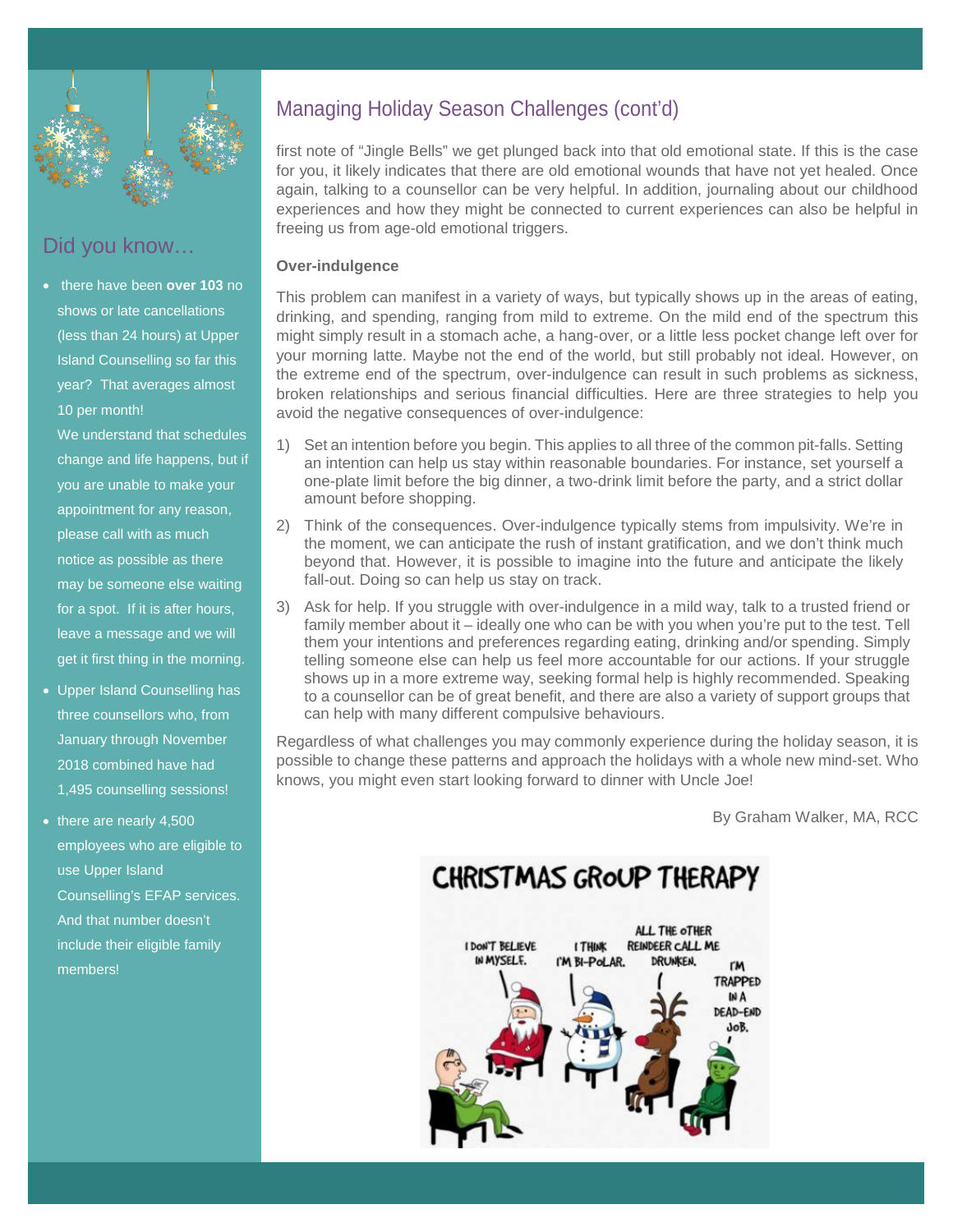

## **Stress Management Tips for Holiday Happiness & Family Fun**

The holidays can be a highly stressful time for many families. It's helpful to prioritize your time, commitments, and activities to reduce stress. Here are some tips and tricks for managing holiday stress, specific to busy parents, that allow for more time with your family.

There's one thing that none of us can buy and that's time. Here are some tips for managing your holiday time for better stress management:

- Make a list and check it twice. What causes you the most stress during the holidays? Write them down, along with the level of stress they cause and how they affect you.
- **Take control.** Decide which things on your list you can do something about. Remember that you might not be able to control everything on your list, but you can control how you react to them. For example, instead of getting worked up during holiday traffic, use the time in your car to listen to an audio book or podcast.
- **Unload and learn to say "no."** If there are holiday tasks that you just can't or don't want to do, let them go - cross them off your list if you can. Taking on too much can be more stressful than "passing" on a request in the first place.
- **Work on shedding the holiday "perfection impulse."** Don't expect perfection from yourself or others. For some things, doing an okay job is just fine.

Managing household and family responsibilities are also critical to keeping your stress in check during the holidays. Here are some helpful tips:

- **Prioritize your household chores.** As much as possible, organize your home so you can clean as you go and avoid weekend overhauls that take away from family time. Work with your family members to prioritize and share household chores and tasks.
- **Maintain your children's bedtime routine.** Even during the holidays, keeping the daily bedtime routines like reading together and putting your children to bed at their normal time will ensure they are well rested and give you time to relax or complete a small chore needing to get done.
- **Create a budget and stick to it.** Budget how much you want to spend on gifts, food, and the household during the holidays and stick to that amount. Remember, most times a small gift is enough to show someone you care.
- **Set aside time for yourself.** One of the best things you can do for your family is to take care of yourself - it's important to de-stress yourself during the holidays.

Learning to manage and prioritize your time, commitments, and family activities can reduce stress, allowing you to enjoy your holidays and focus your energies on the things that matter most to you.

> - edited for length. See full article her[e https://www.brighthorizons.com/family-resources/e-family](https://www.brighthorizons.com/family-resources/e-family-news/2013-stress-management-tips-for-holiday-happiness-and-family-fun)[news/2013-stress-management-tips-for-holiday-happiness-and-family-fun](https://www.brighthorizons.com/family-resources/e-family-news/2013-stress-management-tips-for-holiday-happiness-and-family-fun)



#### Online Resources

For more info, tips, and tricks for navigating the holiday season:

h[ttps://www.anxietycanada.co](https://www.anxietycanada.com/resources/blog/social-anxiety-self-help-strategies-holiday-season) [m/resources/blog/social](https://www.anxietycanada.com/resources/blog/social-anxiety-self-help-strategies-holiday-season)[anxiety-self-help-strategies](https://www.anxietycanada.com/resources/blog/social-anxiety-self-help-strategies-holiday-season)[holiday-season](https://www.anxietycanada.com/resources/blog/social-anxiety-self-help-strategies-holiday-season)

[https://www.mayoclinic.org/hea](https://www.mayoclinic.org/healthy-lifestyle/stress-management/in-depth/stress/art-20047544) [lthy-lifestyle/stress](https://www.mayoclinic.org/healthy-lifestyle/stress-management/in-depth/stress/art-20047544)[management/in](https://www.mayoclinic.org/healthy-lifestyle/stress-management/in-depth/stress/art-20047544)[depth/stress/art-20047544](https://www.mayoclinic.org/healthy-lifestyle/stress-management/in-depth/stress/art-20047544)

[https://www.apa.org/helpcenter](https://www.apa.org/helpcenter/parents-holiday.aspx) [/parents-holiday.aspx](https://www.apa.org/helpcenter/parents-holiday.aspx)

[https://ideas.nationalbank.ca/1](https://ideas.nationalbank.ca/12-money-saving-tips-for-christmas/) [2-money-saving-tips-for](https://ideas.nationalbank.ca/12-money-saving-tips-for-christmas/)[christmas/](https://ideas.nationalbank.ca/12-money-saving-tips-for-christmas/)

[https://www.brighthorizons.com](https://www.brighthorizons.com/family-resources/e-family-news/2013-stress-management-tips-for-holiday-happiness-and-family-fun) [/family-resources/e-family](https://www.brighthorizons.com/family-resources/e-family-news/2013-stress-management-tips-for-holiday-happiness-and-family-fun)[news/2013-stress](https://www.brighthorizons.com/family-resources/e-family-news/2013-stress-management-tips-for-holiday-happiness-and-family-fun)[management-tips-for-holiday](https://www.brighthorizons.com/family-resources/e-family-news/2013-stress-management-tips-for-holiday-happiness-and-family-fun)[happiness-and-family-fun](https://www.brighthorizons.com/family-resources/e-family-news/2013-stress-management-tips-for-holiday-happiness-and-family-fun)

https://www.huffingtonpost.ca/s hawna-scafe/tips-for-simplerchristmas\_b\_8700314.html

[https://chopra.com/articles/6](https://chopra.com/articles/6-tips-for-mindful-gift-#giving) [tips-for-mindful-gift-giving](https://chopra.com/articles/6-tips-for-mindful-gift-#giving)